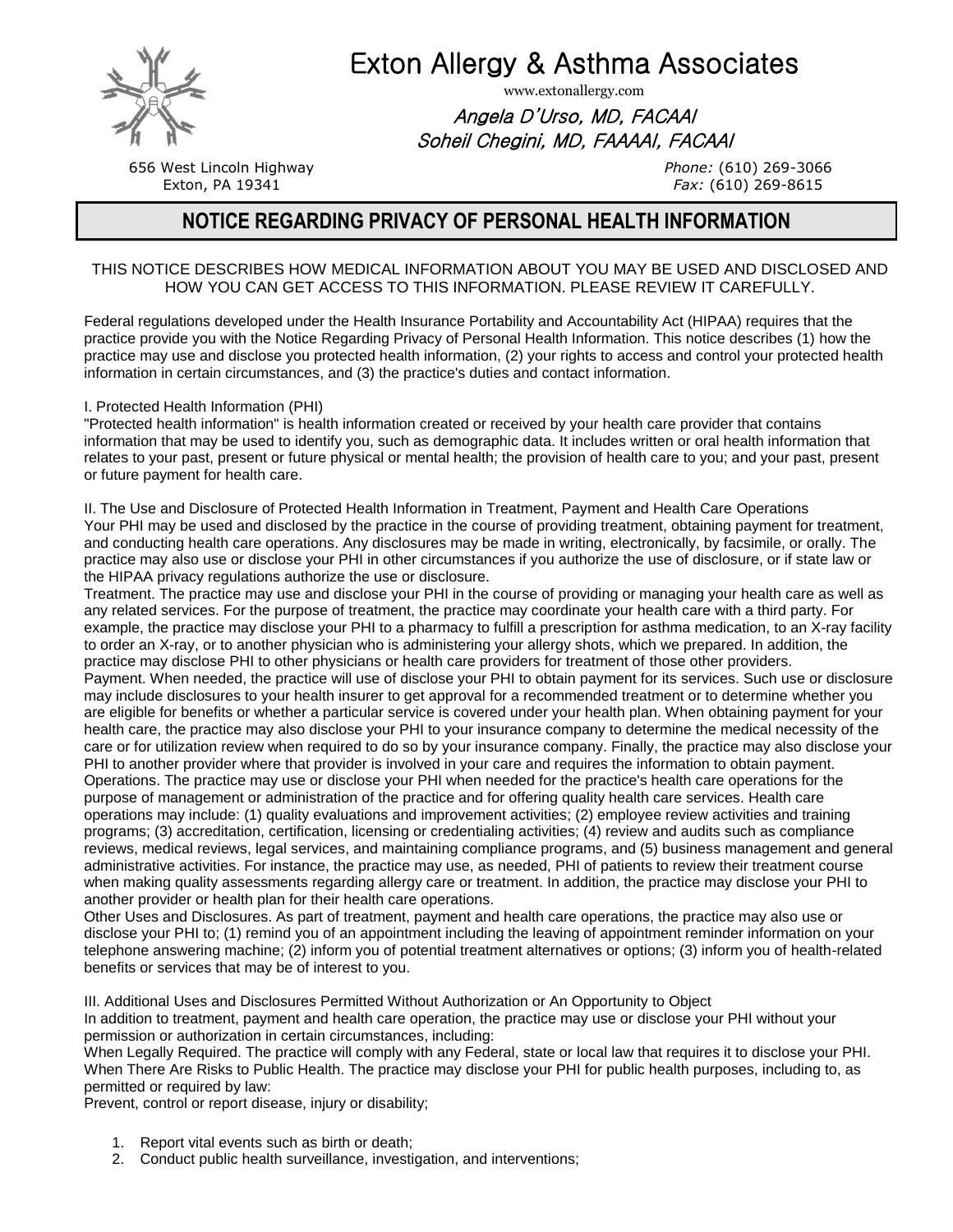- 3. Collect or report adverse events and product defects, track FDA regulated products, enable product recalls, repairs or replacements and conduct post marketing surveillance;
- 4. Notify a person who has been exposed to a communicable disease or who may be at risk of contracting or spreading a disease; and
- 5. Report to an employer information about an individual who is a member of the work force.

To Report Abuse, Neglect or Domestic Violence. As required or authorized by law or with the patient's agreement, the practice may inform government authorities if it is believed that a patient is the victim of abuse, neglect or domestic violence. To Conduct Health Oversight Activities. The practice may disclose your PHI to a health oversight agency for use in (1) audits; (2) civil, administrative or criminal investigations, proceedings or actions; (3) inspections; (4) licensure or disciplinary actions; or (5) other necessary oversight activities as permitted by law. However, if you are the subject of an investigation, the practice will not disclose PHI that is not directly related to your receipt of health care or public benefits. For Judicial and Administrative Proceedings. The practice may disclose your PHI for any judicial or administrative proceeding if the disclosure is expressly authorized by an order of a court or administrative tribunal as expressly authorized by such order or a signed authorization is provided.

For Law Enforcement Purposes. The practice may disclose your PHI to a law enforcement official for law enforcement purposes when:

- 1. Required by law to report certain types of physical injuries;
- 2. Required by court order, court-orders warrant, subpoena, summons or similar process;
- 3. Needed to identify or locate a suspect, fugitive, material witness or missing person;
- 4. Needed to report a crime in an emergency situation;
- 5. You are the victim of a crime in specific limited instances; and
- 6. Your death is suspected by the practice to be the result of criminal conduct.

To Coroner, Funeral Directors and for Organ Donation. The practice may disclose PHI to a coroner or medical examiner for the purpose of (1) identification, (2) determination of cause of death, or (3) performance of the coroner or medical examiner's other duties as authorized by law. In addition, as permitted by law, the practice may disclose PHI, including when death is reasonably anticipated, to a funeral director to enable the funeral director to carry out his or her duties. PHI may also be used and disclosed for the purpose of cadaver organ, eye or tissue donation.

To Prevent or Diminish a Serious and Imminent Threat to Health of Safety. If in good faith the practice believes that use or disclosure of your PHI is necessary to prevent or diminish a serious and imminent threat to your health and safety, or to the health and safety of the public, the practice may use or disclose your PHI as permitted under law and consistent with ethical standards of conduct.

For Special Government Function. As authorized by the HIPAA privacy regulations, the practice may use or disclose your PHI to facilitate specified government functions, relating to military and veterans activities, national security and intelligence activities, protective services for the President and others, medical suitability determinations, correctional institutions, and law enforcement custodial situations.

For Worker's Compensation. The practice may disclose your PHI to comply with worker's compensation laws or similar programs.

### IV. Uses and Disclosures Permitted With an Opportunity to Object

Subject to your objection, the practice may disclose your PHI (1) to a family member or close personal friend if the disclosure is directly relevant to the person's involvement in your care or payment related to your care; or (2) when attempting to locate or notify family members or others involved in your care to inform them of your location, condition or death. The practice will inform you orally or in writing of such uses or disclosures of your PHI as well as provide you with an opportunity to object in advance. Your agreement or objection to the uses and disclosures can be oral or in writing. If you do not object to these disclosures, the practice is able to infer from the circumstances that you do not object, or the practice determines, in its professional judgment, that it is in your best interests for the practice to disclose information that is directly relevant to the person's involvement with your care, then the practice may disclose your PHI. If you are incapacitated or in an emergency situation, the practice may exercise its professional judgment to determine if the disclosure is in your best interests and if such a determination is made, may only disclose information directly relevant to your health care.

#### V. Uses and Disclosures Authorized by You

Other than the circumstances described above, the practice will not disclose your PHI unless you provide written authorization. You may revoke your authorization in writing at any time except to the extent that the practice has taken action in reliance upon the authorization.

#### VI. Your Rights

You have certain rights regarding your PHI under the HIPAA privacy regulations. These rights include: The right to inspect and copy your PHI. For as long as the practice holds your PHI, you may inspect and obtain a copy of such information included in a designated record set. A "designated record set" contains medical and billing records as well as any other records that your physician and the practice uses to make decisions regarding the services provided to you. The practice may deny your request to inspect or copy your PHI if the practice determines in its professional judgment that the access requested is likely to endanger you life or safety or that of another person, or that it is likely to cause substantial harm to another person referred to in the information. You have the right to request a review of this decision.